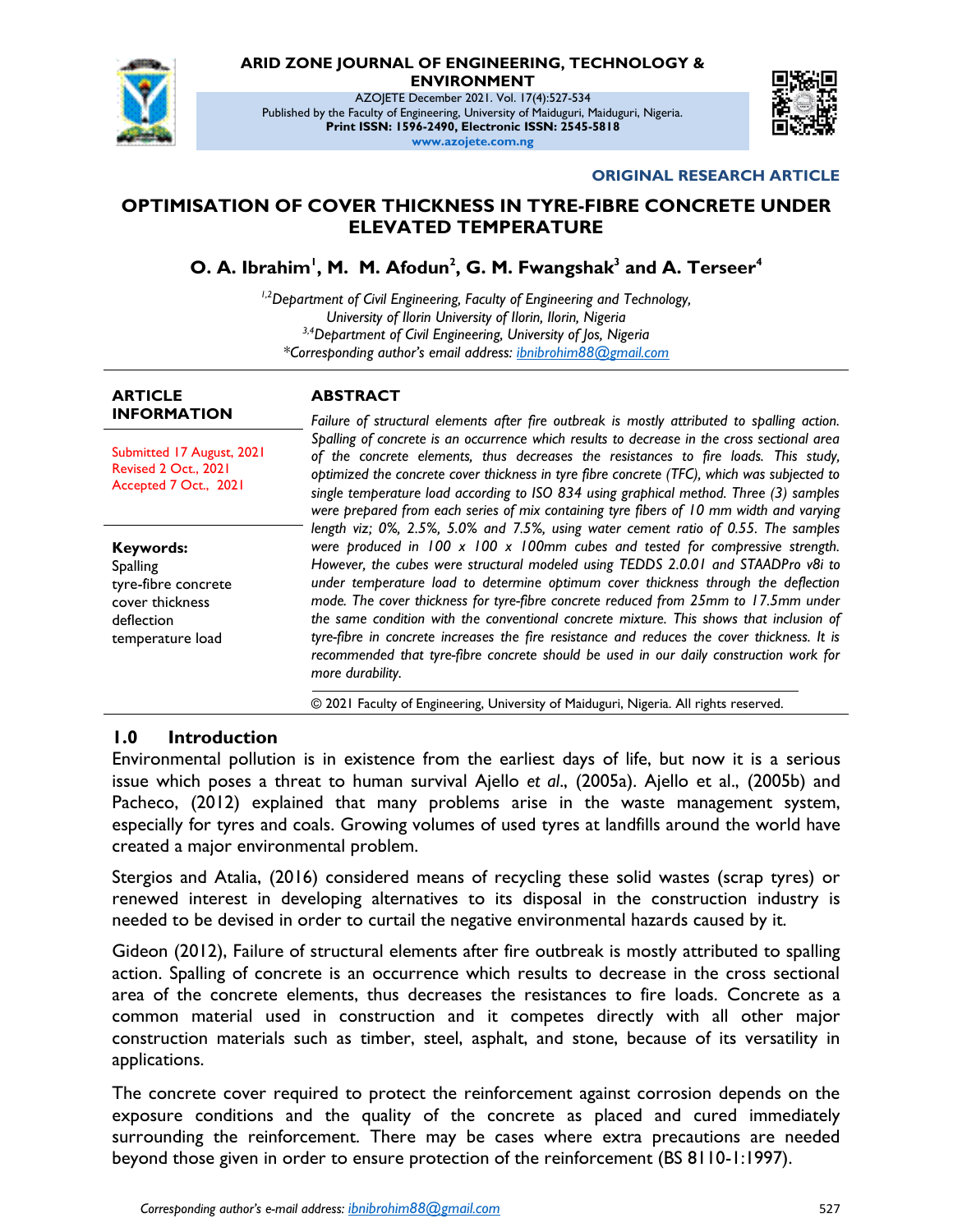Muhammed (2014) said, increasing the concrete cover of structural elements such as beams, columns or slabs in the conventional concrete to prevent the reinforcement's exposure, reduces the effective depths of these elements which may eventually leads to increase in structural member thickness in cases where deflections are not satisfied. For this reason, design for fire resistance has become a necessity. It ensures that the structure has sufficient capacity to support its loads for a period of fire exposure that guarantees safety during the evacuation and fire extinguishing processes.

Robert (2013) explained that modern applications have led to the development and use of new types of concrete (tyre-fibre concrete). The disadvantages caused by increasing concrete cover of structural elements can be avoided by the presence of tyre-fibres in the concrete hence, paving way for effective materials utilization.

Wasiu and Raji (2015) defined optimization of the concrete design as an act of searching for a design for which the sum of the costs of the ingredients is lowest, and satisfying the required performance of concrete, such as workability strength and durability.

Therefore, this study determines the optimum cover thickness needed for a tyre-fibre concrete due to inclusion of tyre-fibre under temperature load.

## **2.0 Methodology**

**2.1 Material Used:** Ordinary Portland cement (Dangote 3X) of 42.5R grade (BS 12:1991) was used for preparing the concrete mix. The Coarse aggregate (manually crushed) used was granite with maximum nominal size of 20mm and sourced locally from a completed project along Oko- Erin, Ilorin.

The fine aggregate (Sharp sand) used in the concrete mixture was obtained from Gaa Akanbi, Ilorin, Kwara State. The sand was sieved in accordance with BS 933 Part 1 (1997) to remove bigger aggregate sizes and organic impurities. The square tyre-fibres (10mm) used were pretreated with Sodium Hydroxide solution (NaOH) of 20g/dm $^3\,$  before used in order to enhance the adhesion with concrete matrix and increase transfer rate of water and hydration.

**2.2 Mixing Proportion:** The mix proportion, 1:2:4 (M25 grade) with water cement ratio (w/c) of 0.55 as shown in Table 1 was designed according to BS 5328: part 1. Tyre-fibers were added to the mix in various proportions namely; 0%, 2.5%, 5% and 7.5%, respectively. The maximum of 7.5% was adopted for this study. This was used for all the samples for consistency in the comparison.

| CRA<br>Content $(\% )$ | Cement<br>$(kg/m^3)$ | Sand<br>$(kg/m^3)$ | <b>Granite</b><br>$(kg/m^3)$ | <b>Coarse Rubber</b><br>Aggregate $(kg/m^3)$ | Water<br>$(kg/m^3)$ | W/C  |
|------------------------|----------------------|--------------------|------------------------------|----------------------------------------------|---------------------|------|
| $\mathbf{0}$           | 33.70                | 67.32              | 134.64                       | 0.00                                         | 18.54               | 0.55 |
| 2.5                    | 33.70                | 67.32              | 131.27                       | 3.37                                         | 18.54               | 0.55 |
| 5.0                    | 33.70                | 67.32              | 127.90                       | 6.74                                         | 18.54               | 0.55 |
| 7.5                    | 33.70                | 67.32              | 124.53                       | 10.11                                        | 18.54               | 0.55 |

Table 1: Mix Design for cube 100 x100 x 100 mm

**2.3 Impact Test:** Each series of freshly mixed tyre fibre concrete was placed in the cubic moulds of dimension  $100 \times 100$ mm for casting the specimens. Twenty four (24) specimens (100 x 100 x100 mm) were cast and cured according to BS 1881: part 111(1983) and tested for impact strength at 7 and 28 days after heating (ISO 834 fire curve) at an average temperature of 300°C) (Figure 1-2) which were recorded at 30 and 60 minutes respectively. Thereafter, the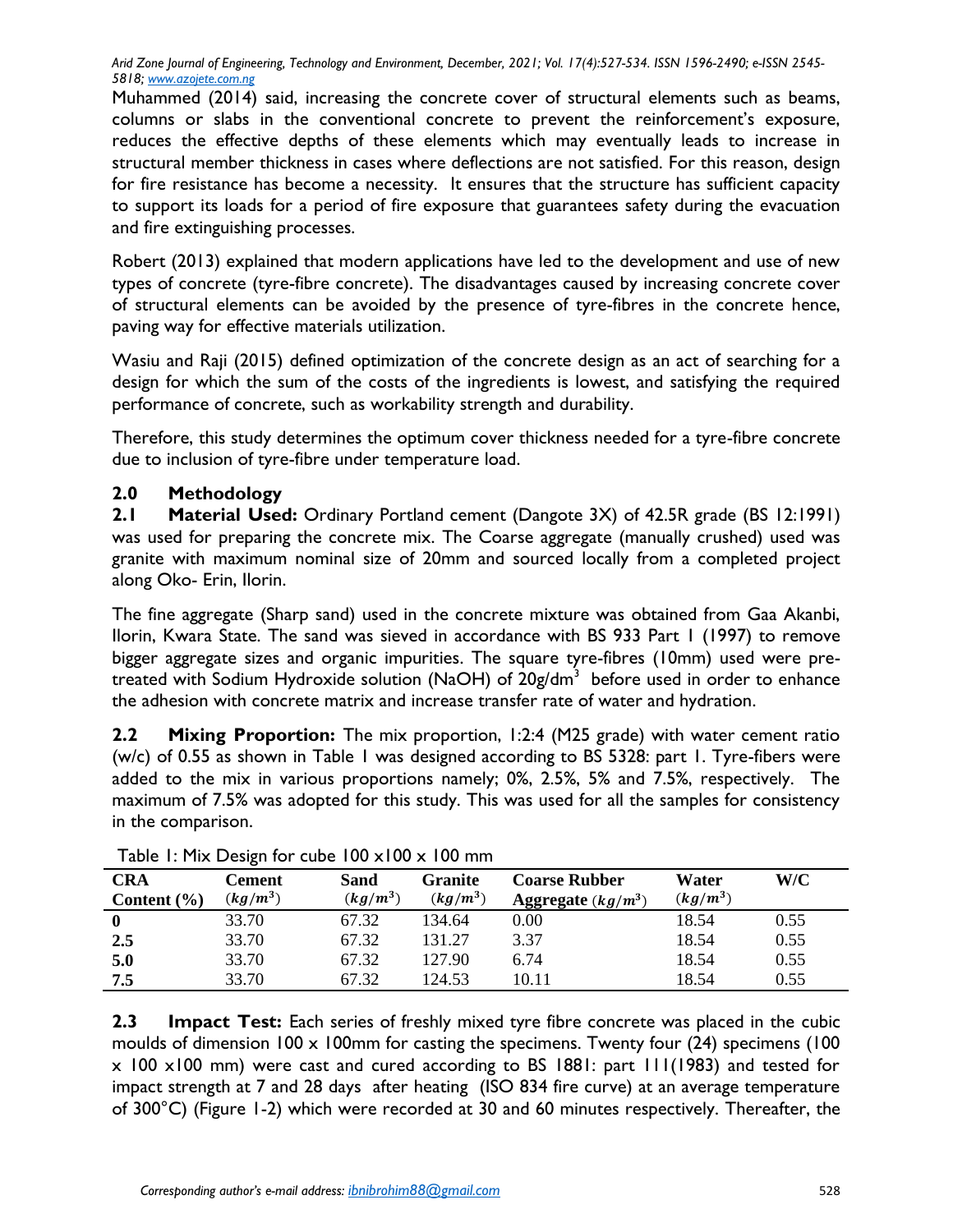*Ibrahim et al: Optimisation of Cover Thickness in Tyre Fibre Concrete under Elevated Temperature. AZOJETE, 17(4):527-534. ISSN 1596-2490; e-ISSN 2545-5818, www.azojete.com.ng*

specimens were left at room temperature to cool. The schematic diagram of heat test machine is shown in Figure 1.



Figure 1: Schematic diagram of heat test machine Source: Geology department, University of Ilorin

# **2.4 Design Optimization for the Tyre Fibre Concrete**

The objective function of the optimization process is to minimize the weight of the fibre concrete weight per unit length, which is to a large extent a function of the concrete cover thickness. The BS8110 is focused on the limit state philosophy and the main aim of the design is to ensure an adequate margin of safety against the ultimate limit state being reached. In the case of vertically loaded (one-sided temperature load) cube, this is obtained by ensuring that the ultimate temperature load (G) does not exceed the design load resistance of the concrete (G<sub>R</sub>). The optimization is carried out using graphical method [Wasiu and Raji, 2015].

The optimal design problem formulation is carried out to minimize the weight of the concrete cover subject to stress constraints due to vertical loading (temperature load). Figure 2 shows the cross-section of the concrete cube and the possible applied load. The followings are the notations used in Figure 2.



Figure 2: Typical Cross-Section of a Tyre Fibre Concrete Cube with Temperature Load

Where:

 $h =$  the height of the cube (100mm)  $C_t$ = Concrete cover thickness (25mm, BS8110)  $W_t$  = Width of the cube (100mm)  $b =$  is the length of the cube (100mm)  $Q_t$  = temperature load on the cube  $d<sub>r</sub>$  = effective depth of the cube  $W_r = W_t - 2(C_t)$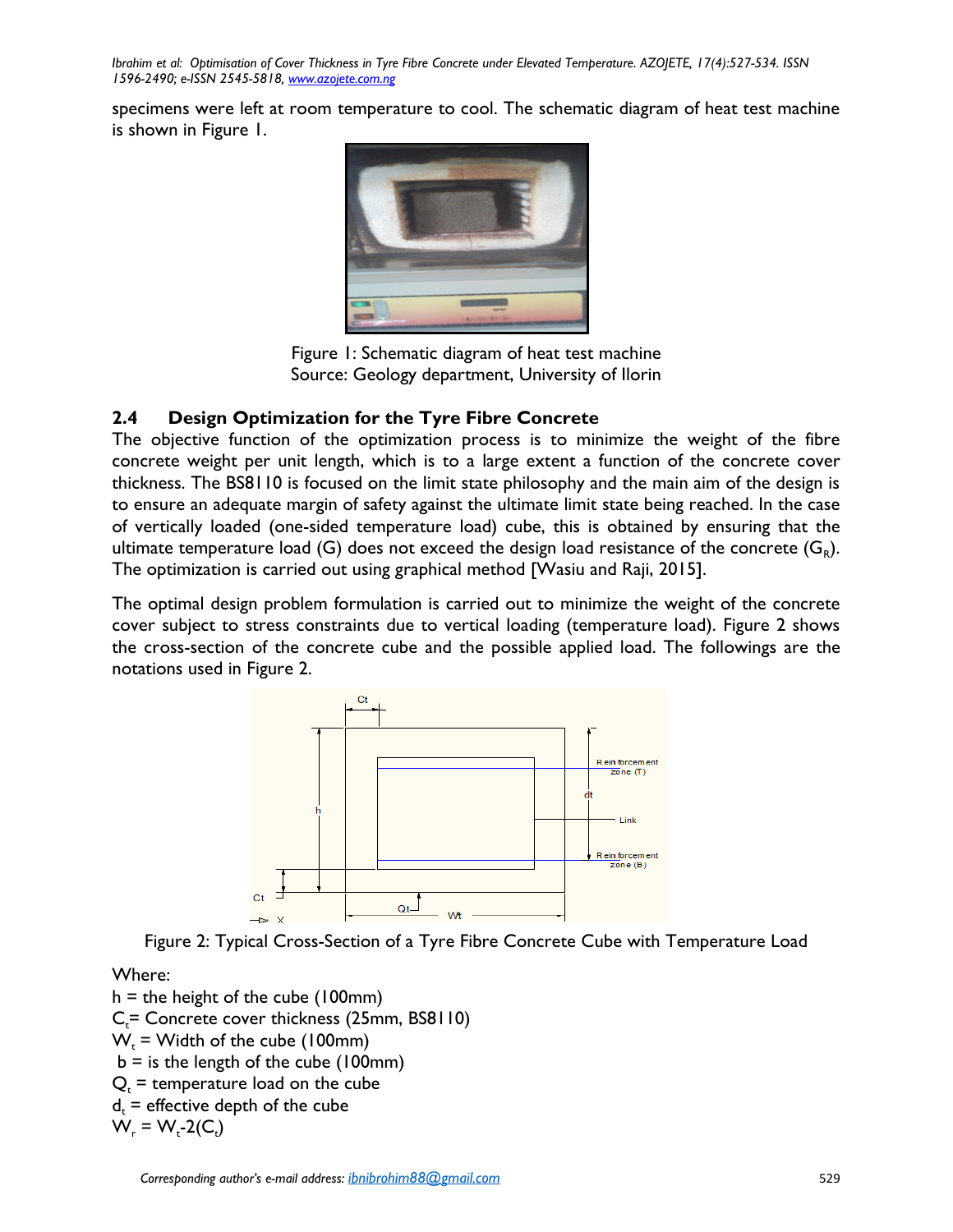For tyre fibre concrete cube, stress constraints: at the maximum temperature load of 50 kN per meter length of the cube, the fibre concrete cube weight per unit length is optimized as shwn in Equation 1-10.

W= Minimize :  $W = \varphi(h, C_t)$  (1) Ajamu and Adedeji, (2013)  $W = 2\rho_{ct}V_{ct} + \rho_{wr}V_{wr}$  (2)

Where:

 $\rho_{ct}$  = density of the concrete cover thickness  $\rho_{\mu\nu}$  = density of the concrete below the bottom reinf. - cover thickness  $V_{\rm ct}$  = Volume of the concrete cover per unit length of the cube  $V_{\text{wr}}$  = Volume of the concrete remain (minus cover) per unit length of the cube

 $W = (2 \times 23.17 C_t h) + (23.17 \times 2C_t h)$  (3) Neglecting the weight of reinforcement ( $\phi = 12mm$ )

$$
\therefore W = 92.68C_t h \tag{4}
$$

For the design constraints:

(a) Vertical load due to compression This is expressed as:

 $\sigma_o - \sigma_{all} \leq 0$  (5) Ajamu and Adedeji (2013) Where  $\sigma_{\hbox{\tiny all}}$  = allowable stress (17.6 N/mm $^2$ , from load-deformation test) and  $\sigma_{\circ}$  = design stress  $\sigma_{o} = \frac{\mu}{\mu_{U}}$  $\frac{\mu N}{W t x h} = \frac{1}{40}$  $\frac{1.4N}{4C_t \times h} = \frac{1}{1}$  $\mathbf{1}$ (6)

Where  $\mu$  = partial factor of safety, N= design load (kN), allowable load = 198kN (Compressive strength test), Therefore;

$$
\frac{1.4N_{vertical\ load}}{16C_t} - \frac{198000}{100 \times 100} \le 0
$$
 (7)

 $N_{vertical\ load} - 226.29C_t \le 0$  (8) Ajamu and Adedeji, (2013)

(b) Temperature Load

The rate at which heat is conducted across the specimens of diameter  $D =100$ mm is shown in Equation 9.

$$
Q = K \frac{\pi D^2}{4} \left( \frac{\theta_2 - \theta_1}{d} \right) \tag{9}
$$

Where:

 $Q$  = rate of heat conduction (W)

 $K =$  thermal conductivity of the material of the specimen (W/mK)

 $\theta_2 - \theta_1$  = change in temperature (°C or K) from 30-60 minutes.

For an area of concrete cube of thickness d, the rate of heat conduction per unit area q (W/m<sup>2</sup>) of the cube can be expressed as:

$$
q = K \left(\frac{\theta_2 - \theta_1}{d}\right)
$$
(10)  

$$
\frac{N_{\text{thermal}}}{16C_t} - \frac{29.34}{0.10 \times 0.10} \le 0
$$
(11)  

$$
N_{\text{thermal}} - 46944C_t \le 0
$$
(12) Ajamu and Adedeji, (2013)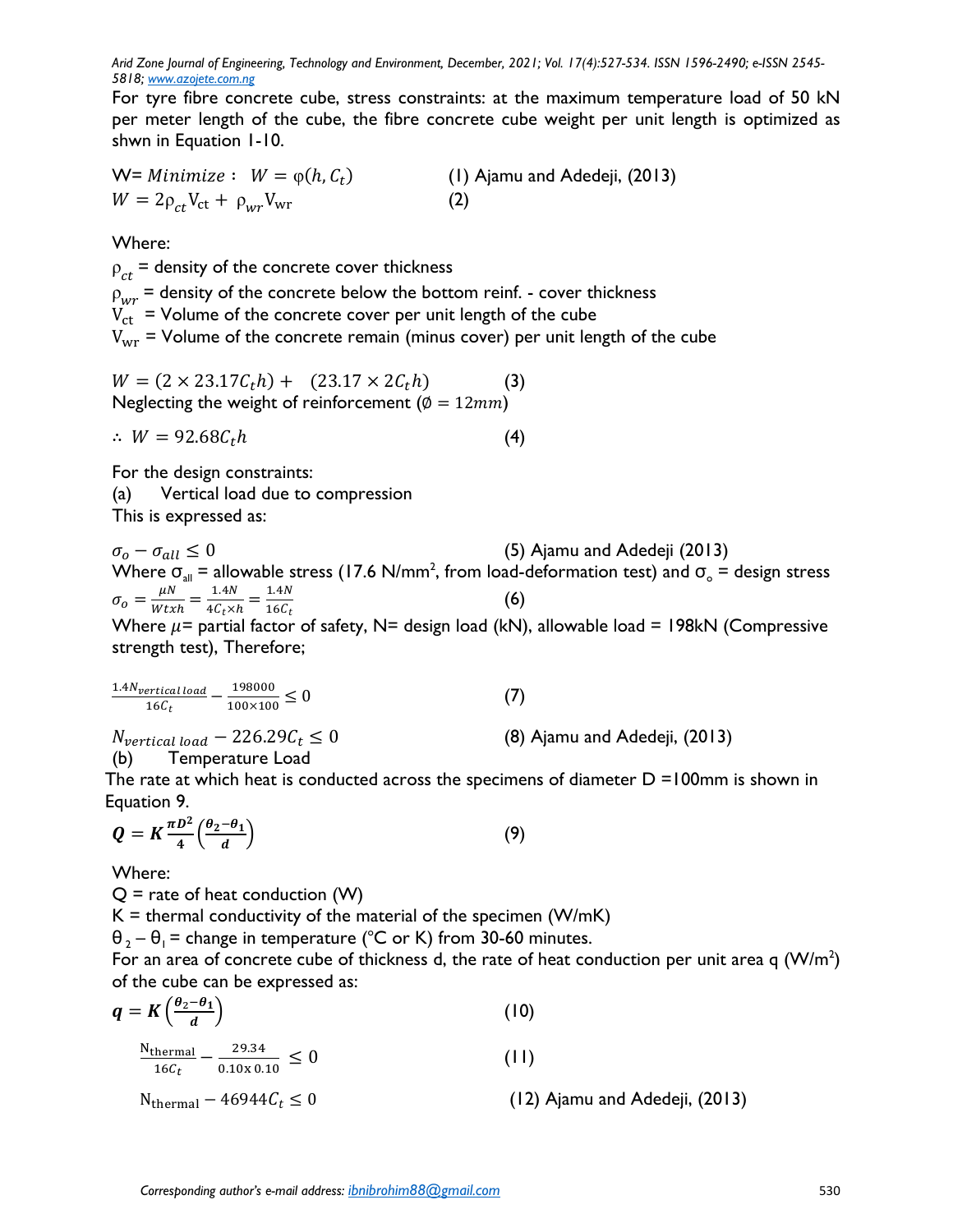*Ibrahim et al: Optimisation of Cover Thickness in Tyre Fibre Concrete under Elevated Temperature. AZOJETE, 17(4):527-534. ISSN 1596-2490; e-ISSN 2545-5818, www.azojete.com.ng*

## **2.5 Modelling and Simulation**

The second aspect involves numerical simulation. Finite element modelling of concrete cube with and without tyre fibre for deflection curve was analysed using TEDDS 2.0.01. The primary objective is to obtain the curve which will be used for optimization computation. This is shown in Figure 3 and 4.



Figure 3: Static Analysis Operation (TEDDS)



Figure 4: Static Analysis Operation (StaadPro v8i)

# **3.0Result and Discussion**

Table 2 and 3 show the combined temperature of the concrete (with and without tyre fibre) which was only considered for 0, 30 and 60 minutes respectively. The temperature of the samples increases with increase in time. The temperature in the fibre concrete was slightly lower because there was no free movement of heat within the concrete due to tyre fibre action. However these gains are functions of temperature differences and the time interval between temperature measurements.

| Table 2. Temperature ( C) or the Concrete (With and Without the nore) |     |                                   |     |     |  |  |  |
|-----------------------------------------------------------------------|-----|-----------------------------------|-----|-----|--|--|--|
| Time (min)                                                            |     | Percentage of tyre fibre replaced |     |     |  |  |  |
|                                                                       |     |                                   |     |     |  |  |  |
|                                                                       |     |                                   |     |     |  |  |  |
| 30                                                                    | 619 | 556                               | 474 | 600 |  |  |  |
| -60                                                                   | 970 | 914                               | 760 | 872 |  |  |  |

Table 2: Temperature (°C) of the Concrete (with and without tyre fibre)

Table 3 shows the rate of heat gain at equal time interval for the specimen. The total heat gain per square meter through the concrete (Table 3) in one hour was found to be 2934 J/m<sup>2</sup>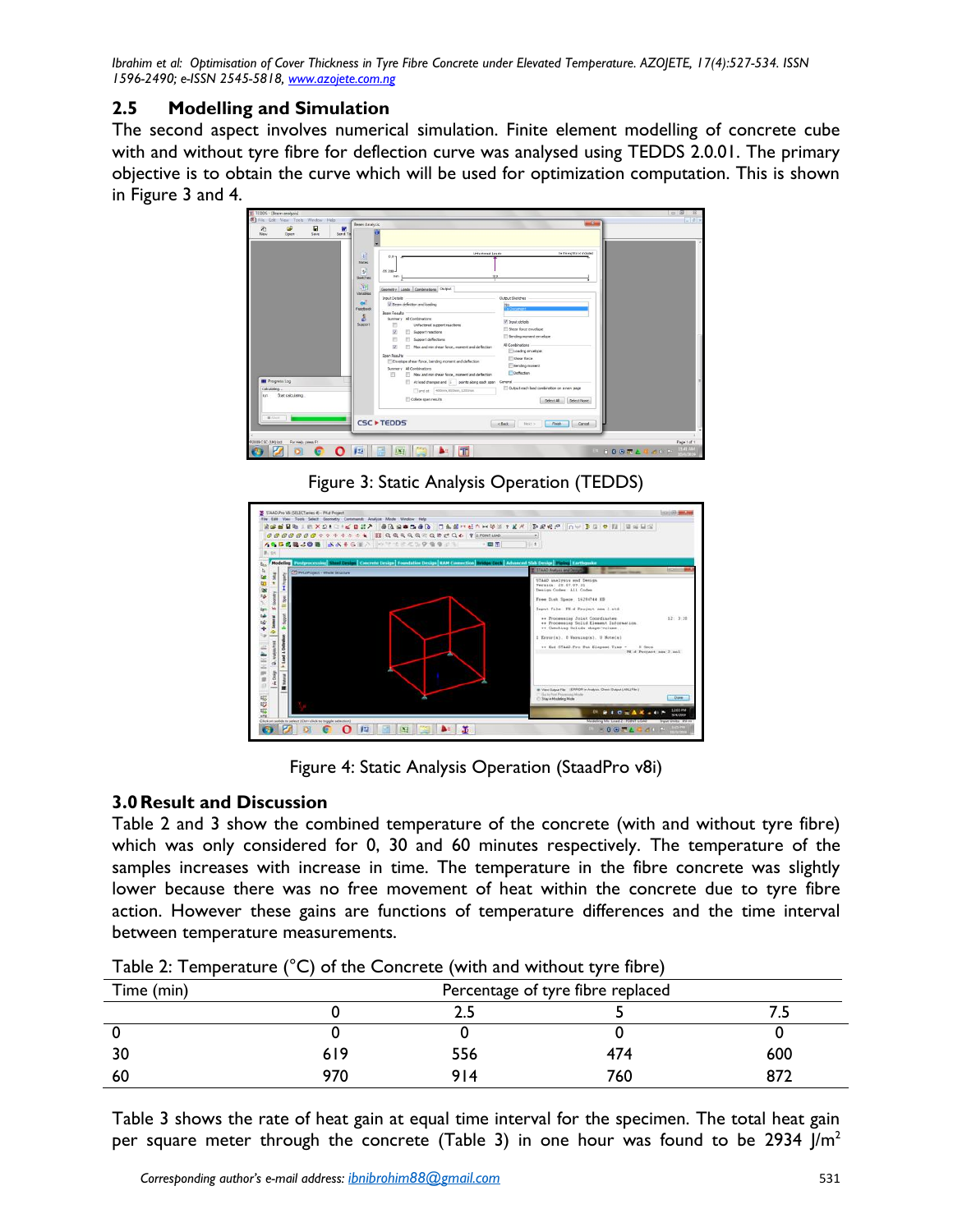(1.63J/s per sq. meter, (Ajamu and Adedeji 2013)) and the allowable thermal load per unit length is given as 29.34N.

| %T  | $\theta_1$ (°C) | $\theta_2$ <sup>(°C</sup> ) | $\theta_2 - \theta_1$ (°C) | Gain Rate<br>$q(w/m^2)$ | Time Interval<br>t(s) | Heat Gain/sq.m<br>$H(J/m^2)$ |
|-----|-----------------|-----------------------------|----------------------------|-------------------------|-----------------------|------------------------------|
|     | 619             | 975                         | 356                        | 1.78                    | 1800                  | 3204                         |
| 2.5 | 556             | 920                         | 364                        | 1.82                    | 1800                  | 3276                         |
| 5.0 | 474             | 800                         | 326                        | 1.63                    | 1800                  | 2934                         |
| 7.0 | 600             | 893                         | 293                        | 1.47                    | 1800                  | 2637                         |

Table 3: Evaluation of Rate of Gain of Internal Temperature of the Concrete Cubes

## **3.1 Optimization**

The loads applied to the specimen increases with increase in cover reinforcement at 5% fibre replacement under a single face temperature load. The deflection observed was approximately linear. Figure 5 shows the graphical representation. The curve intersected at 2.5mm which means the constraints are between 2.5mm and 25mm.



#### Cover thickness, Ct (mm)

Figure 5: Constraints Optimization  
\n
$$
C_t = 2.5 + \frac{2}{3} \times (25 - 2.5) = 17.5 \text{mm}
$$
\n
$$
N = 50 + \frac{1}{3} \times (200 - 50) = 100 \text{kN/mm}
$$
\nand the triangle

(The centroid of the "shaded triangle")

(i) The minimum cover thickness:

 $C_t = 17.5$ mm (ii) The optimal weight per unit length for a cube of 1m is:  $W = 92.68C<sub>t</sub>h$  $(4.1)$  $W = 92.68 \times 17.5 \times 100$  $W = 162.19 kN$  per meter That is, 162.19 < 231.7 Ok.

Table 4, 5 and 6 show the cover-load values and average blows on the produced samples. The ratio of the initial to final crack ratio for the sample increases with increase in percentage of tyre-fibre added. This shows that the tyre-fibre has a greater impact on the durability of the concrete.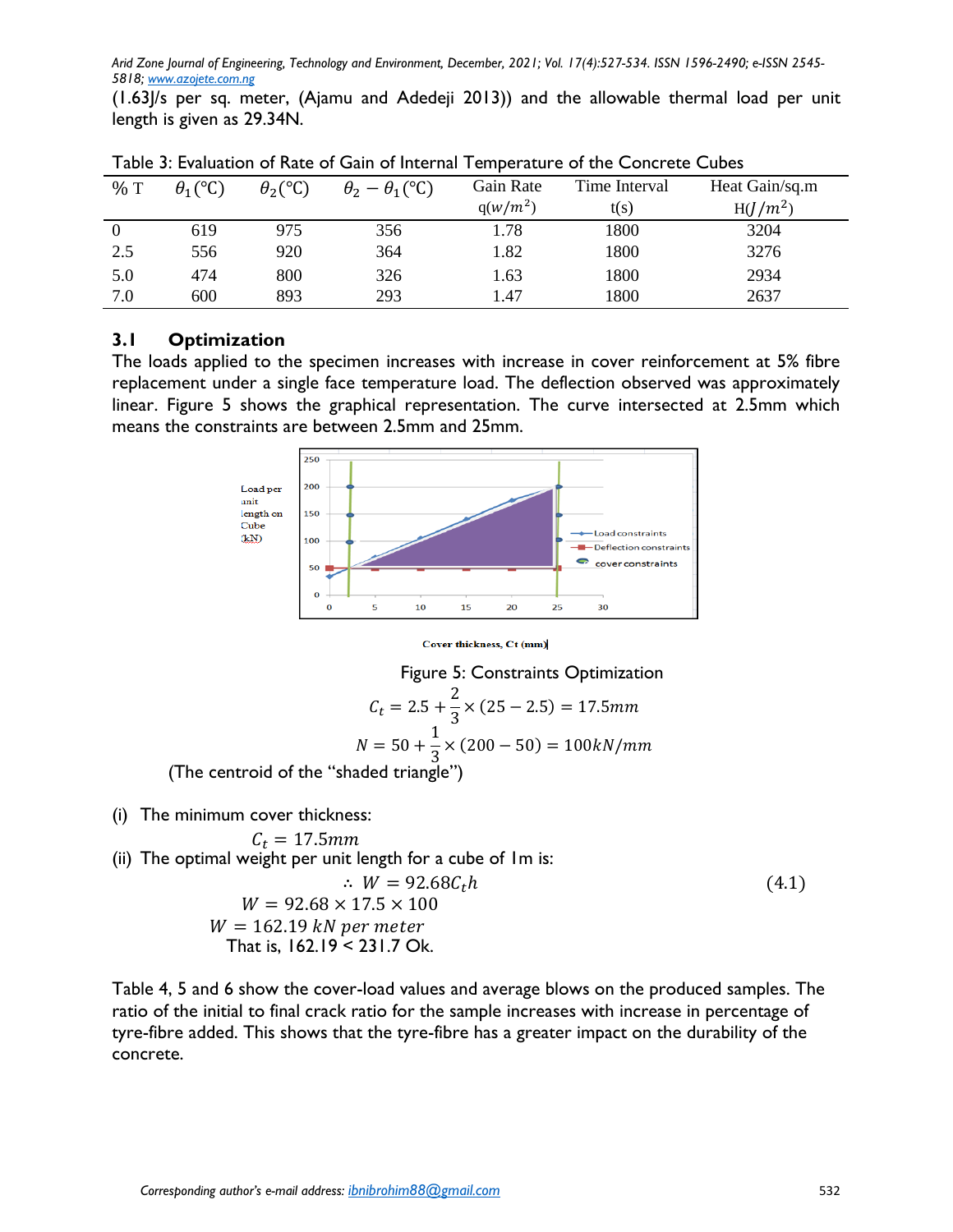*Ibrahim et al: Optimisation of Cover Thickness in Tyre Fibre Concrete under Elevated Temperature. AZOJETE, 17(4):527-534. ISSN 1596-2490; e-ISSN 2545-5818, www.azojete.com.ng*

|               | __        |                      |  |
|---------------|-----------|----------------------|--|
| (mm)<br>Cover | Load (kN) | % Fibre replaced (%) |  |
| U             | 35        |                      |  |
|               | 70        |                      |  |
| 10            | 105       |                      |  |
| 15            | 140       |                      |  |
| 20            | 175       |                      |  |
| 25            | 200       |                      |  |
|               |           |                      |  |

Table 4: Values for Cover - Load at 5% Fibre Replacement

#### Table 5: Drop Weight Test Results for Heated and Non Heated Cubes (Average blows)

| $N_1$<br>$N_2$ |              |            |       |       |       |  |  |  |
|----------------|--------------|------------|-------|-------|-------|--|--|--|
| Date           | Spec. No     | F0%        | F2.5% | F5%   | F7.5% |  |  |  |
| 18/9/19        | $\mathbf{A}$ | 147<br>/20 | 15/22 | 15/23 | 15/25 |  |  |  |
|                | R            | 0.70       | 0.68  | 0.65  | 0.60  |  |  |  |

#### Table 6: Drop Weight Test Results for Cubes (Average blows)

| IV <sub>1</sub><br>$N_2$ |          |            |      |            |      |           |           |       |            |
|--------------------------|----------|------------|------|------------|------|-----------|-----------|-------|------------|
| Date                     | Spec. No |            | F0%  | F2.5%      |      |           | F5%       | F7.5% |            |
|                          |          | <b>NH</b>  | Н    | NH         | Н    | NH        | Н         | NH    | Н          |
| 18/9/19                  | A        | 16/<br>/20 | 15/2 | 17/<br>/28 | 18/2 | 15/<br>/2 | 167<br>′2 | 16/33 | 19/<br>/20 |
|                          | R        | 0.80       | 0.77 | 0.62       | 0.88 | 0.59      | 0.76      | 0.48  | 0.96       |

R=ratio, A= Average; F=% of replaced Rubber

### **4.0 Conclusion**

Based on this study, the following conclusions are drawn out.

- a. By adding 2.5%, 5.0% and 7.5% volume fraction of tyre-fibre, the energy required causing the visibility of first crack and failure was increased by 8%, 15% and 4% respectively over plain concrete:
- b. The results show that 5% volume fraction of tyre fibre considerably increases the impact energy in case of Tyre-Fibre Concrete (TFC) when compared to plain concrete.
- c. Inclusion of rubber-tyre in concrete geometry under temperature load reduced the cover thickness by 30%.

The study concluded that the rubber-tyre concrete had maximum resistance to fire and least probability of failure as likened to the conventional concrete. The study recommended that rubber-tyre inclusion in concrete should be preferred for improving its resistance ability to fire.

### **References**

ACI Committee 544.2R-89, 1989. Measurement of Properties of Fibre Reinforced Concrete, Detroit: American Concrete Institute.

Adedeji AA. and Ajamu S. 2013. Interaction Analysis and Optimal Design of Composite Action of Plastered Straw Bale. Multidiscipline Modeling in Materials and Structures 7(2), 146-169

Ajello, MA., Leuzzi, F., Centonze, G. and Maffezzoli, A. 2009. Use of Steel Fibers Recovered from Waste Tires as Reinforcement in Concrete. Pull-Out Behavior, Compressive and Flexural Strength, *Waste Management Journal*, 29(6), 251-257